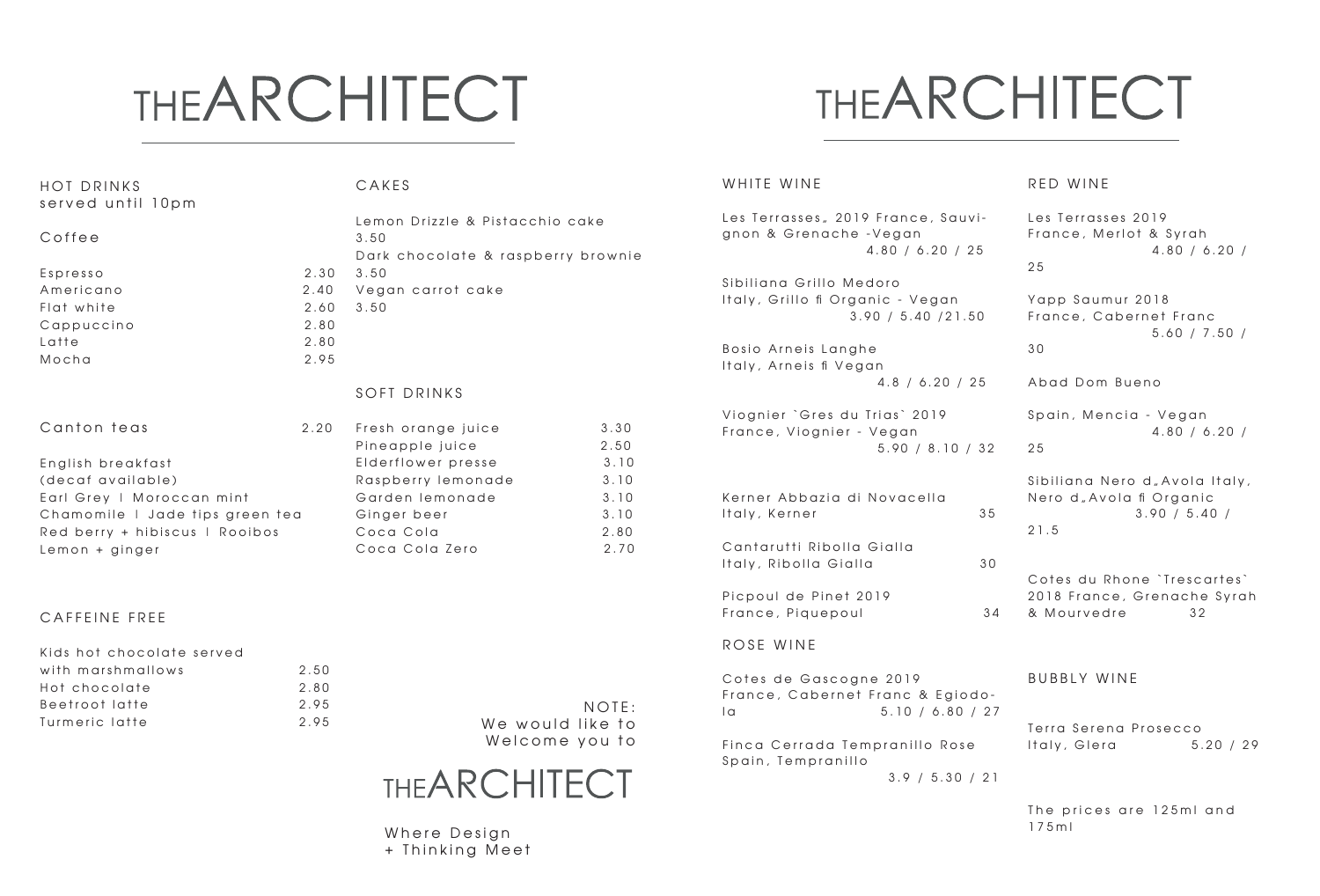#### **THEARCHITECT**

#### **THEARCHITECT**

| BEER & CIDER                                                                                       |       | SPIRITS                                                                |      | SPIRITS CONTINUED                     |      | <b>TEQUILA</b>                                   |      |
|----------------------------------------------------------------------------------------------------|-------|------------------------------------------------------------------------|------|---------------------------------------|------|--------------------------------------------------|------|
| Estrella Damn<br>2.80 / 5.50<br>Alhambra Reserva<br>330m                                           | 4.80  | GIN                                                                    |      | VODKA                                 |      | Patron Silver<br>Mexico, 40%                     | 4.20 |
| Estrella Gluten Free 330ml                                                                         | 3.80  | Bombay Sapphire, 40%                                                   | 3.20 | Ketel One                             |      |                                                  |      |
| Estrella Galicia 0%<br>330ml                                                                       | 2.70  | Sipsmith <sub>"s</sub> Cranbrook, 42%                                  | 3.50 | Netherlands, 40%                      | 3.50 | Patron XO Cafe<br>Mexico, 35%                    | 3.20 |
| W&T Kaleidoscope 440ml   Pale Ale                                                                  | 5.20  | Da Mhile Organic Gin                                                   |      | <b>Black Cow Pure Milk</b>            |      |                                                  |      |
| W&T Sundance 440mllIPA                                                                             | 5.40  | Ceredigion, 42%                                                        | 3.60 | West Dorset, 40%                      | 3.50 | COGNAC                                           |      |
| W&T Milkshake 440ml - Milk Stout 5.50                                                              |       | Cotswold s Gin Stourton 46%                                            | 3.60 | Zubrowka Bison grass<br>Poland, 37.5% | 3.50 | Jules Gautret Cognac VSOP                        |      |
| Sandford Devon Mist                                                                                | 5.20  |                                                                        |      |                                       |      | France, 40%                                      | 4.80 |
| Sandford Berry Lane                                                                                | 5.50  | 6 O "clock London Dry<br>Thornbury, 43%                                | 3.60 | SINGLE MALT WHISKEYS                  |      |                                                  |      |
| & Raspberry                                                                                        |       | 6 O clock Damson                                                       |      | Glenkinchie 12y<br>Lowland, 43%       | 5.00 | <b>MIXERS</b>                                    |      |
| APERITIF & COCKTAILS                                                                               |       | Thornbury, 40%                                                         | 5.60 |                                       |      | Lovely drinks tonics                             | 2.30 |
| Nearoni<br>6 O, clock London Dry, Cocchi vermouth,<br>Campari                                      |       | Rhubarb Old Tom<br>Orkney 41.3%                                        | 5.00 | Arran 10y<br>Island, 46%              | 5.00 | Indian tonic, low calorietonic,<br>rhubarb tonic |      |
|                                                                                                    | 8.00  |                                                                        |      | Caol IIa 12y                          |      |                                                  |      |
| Damson Negroni<br>6 O "clock Damson, Salazar dry                                                   |       | Rum                                                                    |      | Islay, $43\%$                         | 5.20 |                                                  |      |
| vermouth, Campari                                                                                  | 8.00  | Diplomatico Planas                                                     |      | <b>BOURBON</b>                        |      |                                                  |      |
| Aperol spritz<br>Aperol, prosecco & soda                                                           | 7.00  | Venezuela, 47%                                                         | 3.90 | <b>Bulleit Rye</b>                    |      |                                                  |      |
| Paloma<br>Patron silver tequila, pink grapefruit & lime                                            |       | Appleton Reserve<br>Jamaica, 43%                                       | 3.60 | Kentucky, 45%                         | 3.80 |                                                  |      |
| juice, agave syrup, soda<br>7.00                                                                   |       | Plantation Guatemala & Belize Gran<br>Anejo Central America blend, 42% |      |                                       |      |                                                  |      |
| Long Island Ice Tea                                                                                |       | 3.80                                                                   |      |                                       |      |                                                  |      |
| 6 o clock London Dry, Diplomatico Planas,<br>El Jimador Blanco, Ketel, Triple Sec, Coca<br>$C$ ola | 10.50 | Sailor Jerry "S U.S Virgin Islands, 40%<br>3.20                        |      |                                       |      |                                                  |      |
| Espresso Martini<br>Patron Silver, Patron XO Cafe, Espresso,<br>Sugar syrup                        | 9.90  | Cargo Cult spiced rum<br>Oceanian blend, 38.5%<br>3.80                 |      |                                       |      |                                                  |      |